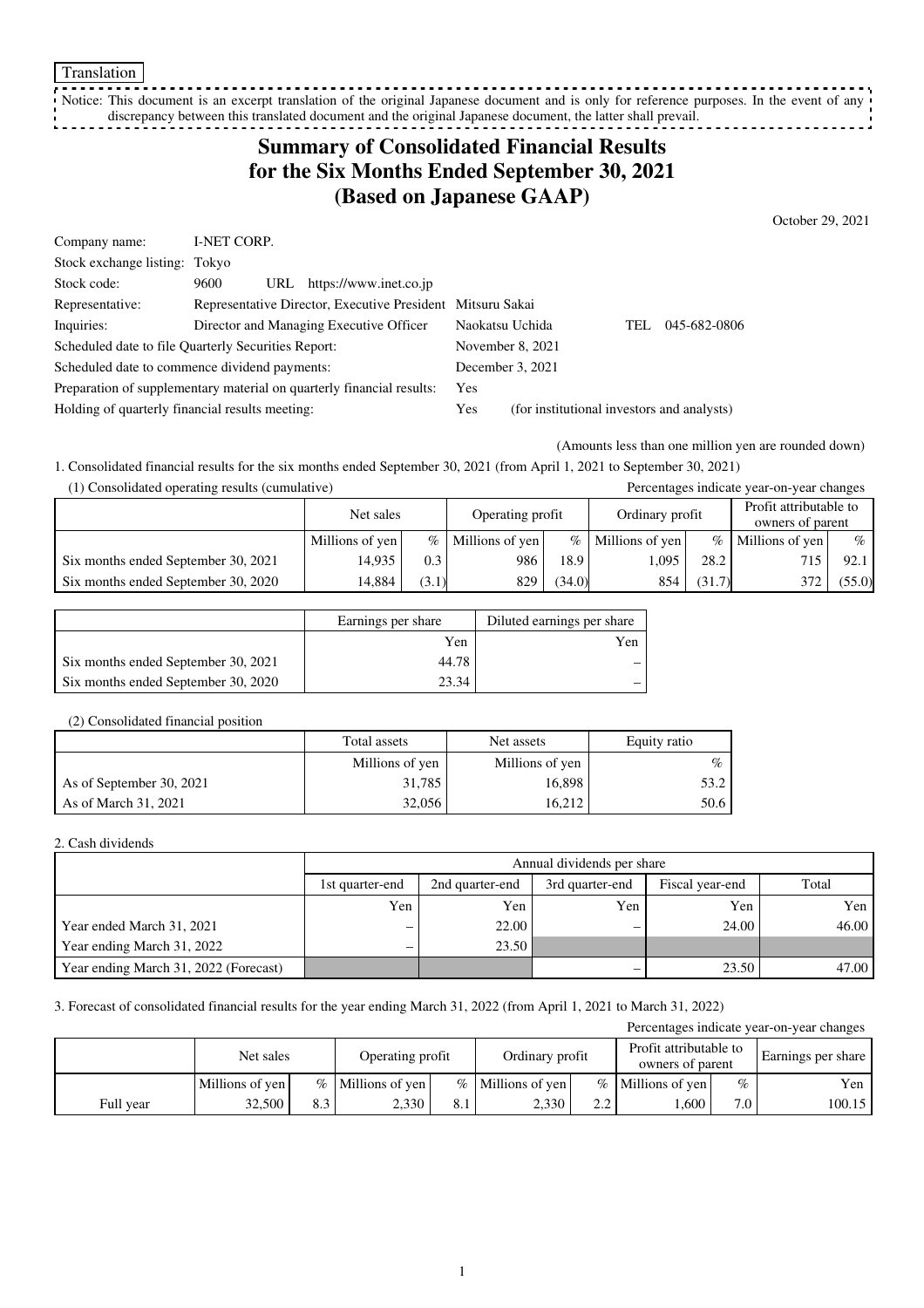| 4. Notes                                                                                                                  |                   |                                                       |                |                   |
|---------------------------------------------------------------------------------------------------------------------------|-------------------|-------------------------------------------------------|----------------|-------------------|
| (1) Changes in significant subsidiaries during the six months ended September 30, 2021                                    |                   |                                                       |                |                   |
| (changes in specified subsidiaries resulting in the change in scope of consolidation):                                    |                   |                                                       | N <sub>0</sub> |                   |
| (2) Application of special accounting methods for preparing quarterly consolidated financial statements:                  |                   |                                                       |                |                   |
| (3) Changes in accounting policies, changes in accounting estimates, and restatement of prior period financial statements |                   |                                                       |                |                   |
| Changes in accounting policies due to revisions to accounting standards and other regulations:                            |                   |                                                       | Yes            |                   |
| Changes in accounting policies due to other reasons:                                                                      |                   |                                                       | N <sub>0</sub> |                   |
| Changes in accounting estimates:                                                                                          |                   |                                                       | No             |                   |
| Restatement of prior period financial statements:                                                                         |                   |                                                       | No             |                   |
| (4) Number of issued shares (common shares)                                                                               |                   |                                                       |                |                   |
| Total number of issued shares at the end of the period (including treasury shares)                                        |                   |                                                       |                |                   |
| As of September 30, 2021                                                                                                  | 16,242,424 shares | As of March 31, 2021                                  |                | 16,242,424 shares |
| Number of treasury shares at the end of the period                                                                        |                   |                                                       |                |                   |
| As of September 30, 2021                                                                                                  | 266,258 shares    | As of March 31, 2021                                  |                | 266,328 shares    |
| Average number of shares during the period (cumulative from the beginning of the fiscal year)                             |                   |                                                       |                |                   |
| Six months ended September 30, 2021                                                                                       |                   | 15,976,161 shares Six months ended September 30, 2020 |                | 15,955,515 shares |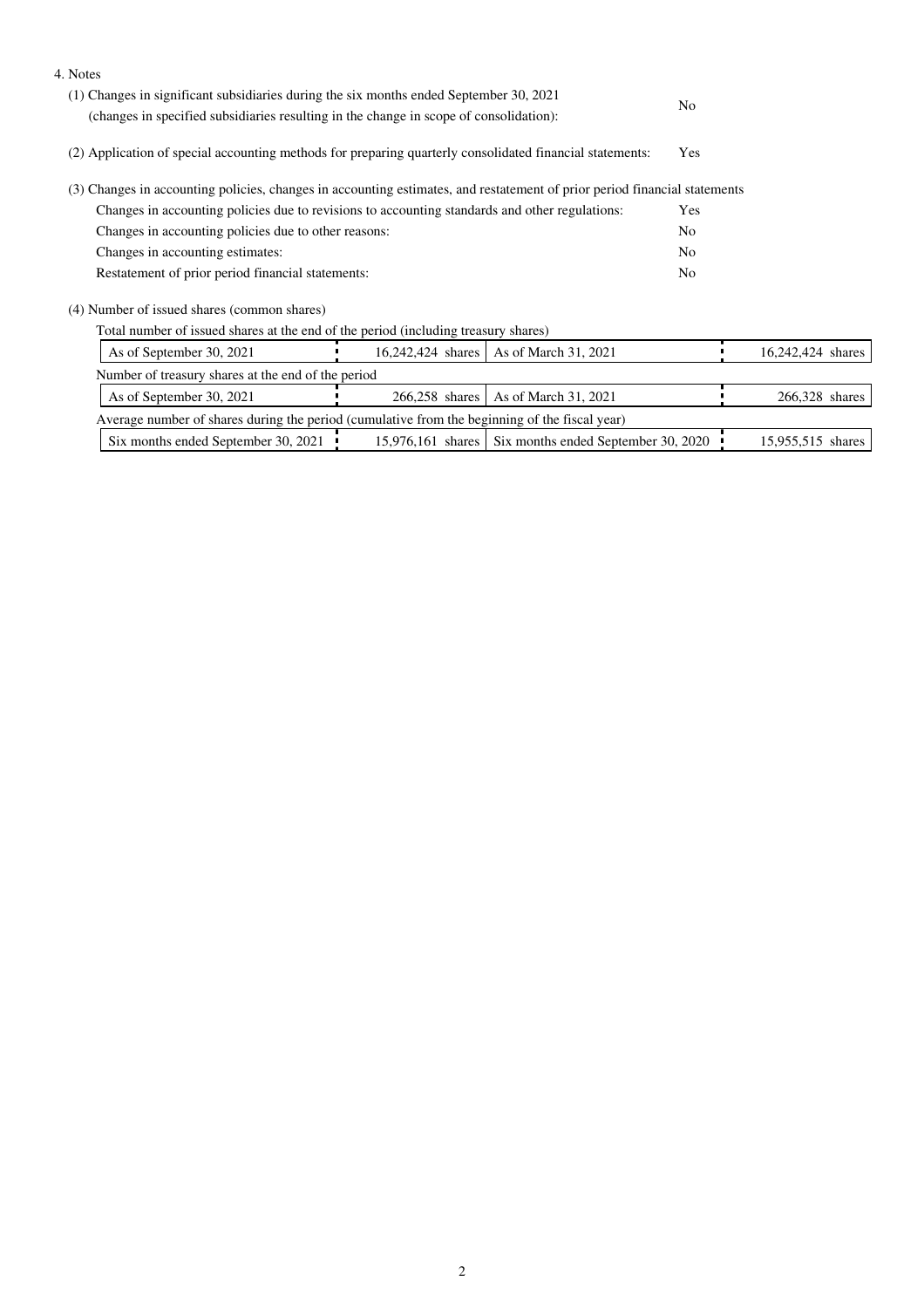## **Quarterly consolidated financial statements Consolidated balance sheets**

|                                                               |                      | (Thousands of yen)       |
|---------------------------------------------------------------|----------------------|--------------------------|
|                                                               | As of March 31, 2021 | As of September 30, 2021 |
| Assets                                                        |                      |                          |
| Current assets                                                |                      |                          |
| Cash and deposits                                             | 4,027,713            | 2,875,101                |
| Notes and accounts receivable - trade                         | 5,930,552            |                          |
| Notes and accounts receivable - trade, and contract<br>assets |                      | 5,797,899                |
| Merchandise and finished goods                                | 176,790              | 182,765                  |
| Work in process                                               | 76,850               | 88,051                   |
| Raw materials and supplies                                    | 48,837               | 56,827                   |
| Other                                                         | 301,345              | 436,687                  |
| Allowance for doubtful accounts                               | (405)                | (396)                    |
| Total current assets                                          | 10,561,685           | 9,436,936                |
| Non-current assets                                            |                      |                          |
| Property, plant and equipment                                 |                      |                          |
| Buildings and structures, net                                 | 10,868,150           | 10,435,006               |
| Land                                                          | 3,108,756            | 3,108,756                |
| Other, net                                                    | 1,570,428            | 1,596,271                |
| Total property, plant and equipment                           | 15,547,334           | 15,140,034               |
| Intangible assets                                             |                      |                          |
| Goodwill                                                      | 231,556              | 211,594                  |
| Software                                                      | 1,009,509            | 1,235,096                |
| Other                                                         | 53,747               | 50,882                   |
| Total intangible assets                                       | 1,294,813            | 1,497,573                |
| Investments and other assets                                  |                      |                          |
| Investment securities                                         | 2,865,702            | 3,774,745                |
| Retirement benefit asset                                      | 1,083,571            | 1,116,630                |
| Other                                                         | 731,629              | 847,162                  |
| Allowance for doubtful accounts                               | (28, 122)            | (27, 920)                |
| Total investments and other assets                            | 4,652,780            | 5,710,617                |
| Total non-current assets                                      | 21,494,929           | 22,348,225               |
| Total assets                                                  | 32,056,614           | 31,785,161               |
|                                                               |                      |                          |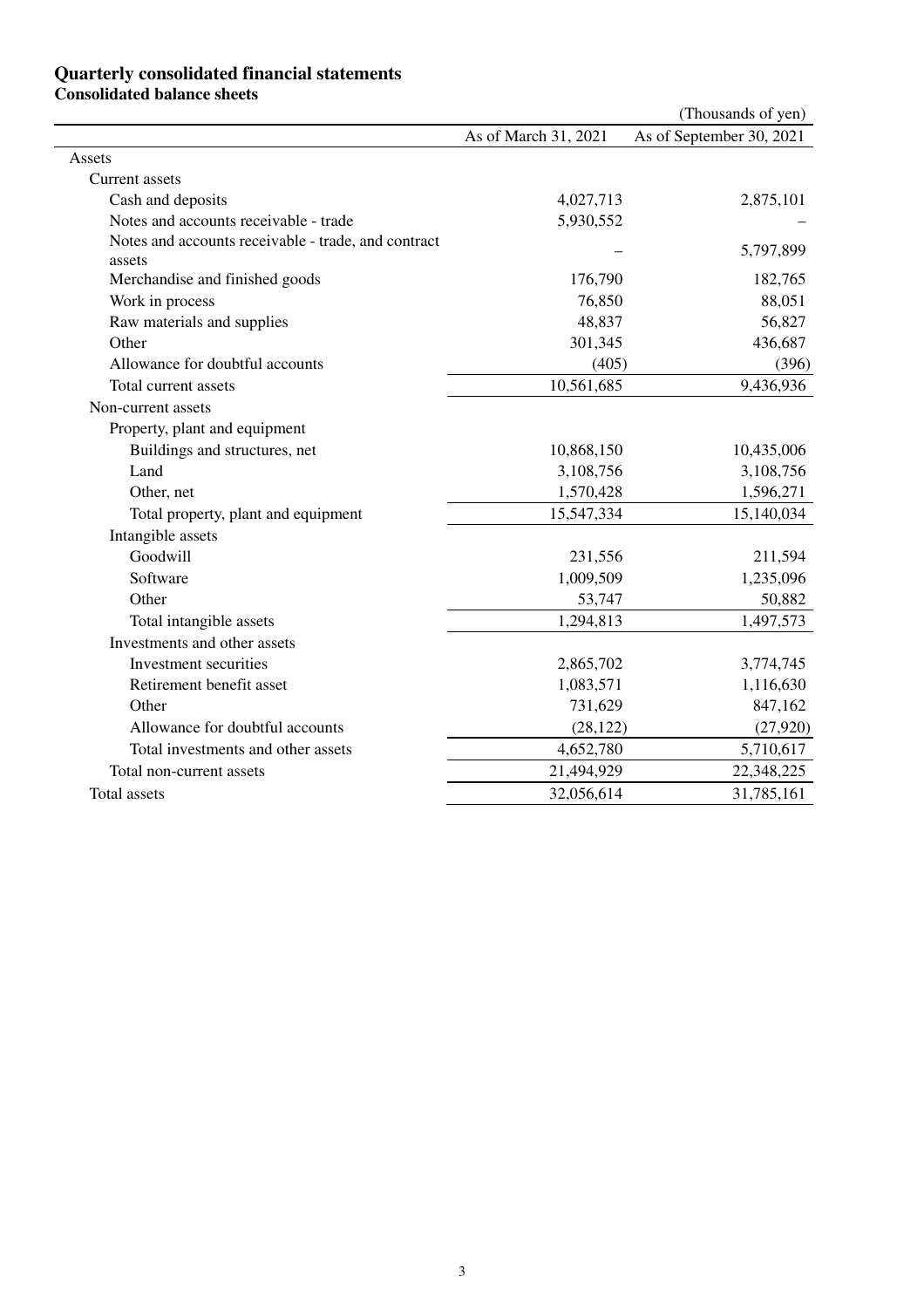|                                                                   |                      | (Thousands of yen)       |
|-------------------------------------------------------------------|----------------------|--------------------------|
|                                                                   | As of March 31, 2021 | As of September 30, 2021 |
| Liabilities                                                       |                      |                          |
| <b>Current liabilities</b>                                        |                      |                          |
| Accounts payable - trade                                          | 1,409,194            | 1,379,776                |
| Short-term borrowings                                             | 3,039,768            | 3,101,888                |
| Income taxes payable                                              | 511,594              | 438,312                  |
| Provision for bonuses                                             | 870,572              | 876,668                  |
| Provision for loss on construction contracts                      | 1,773                | 5,827                    |
| Provision for loss on anti monopoly act                           |                      | 40,219                   |
| Other                                                             | 2,792,111            | 3,068,229                |
| Total current liabilities                                         | 8,625,013            | 8,910,922                |
| Non-current liabilities                                           |                      |                          |
| Long-term borrowings                                              | 6,868,918            | 5,540,694                |
| Retirement benefit liability                                      | 700                  | 700                      |
| Asset retirement obligations                                      | 73,495               | 83,656                   |
| Other                                                             | 275,657              | 350,701                  |
| Total non-current liabilities                                     | 7,218,770            | 5,975,752                |
| <b>Total liabilities</b>                                          | 15,843,784           | 14,886,674               |
| Net assets                                                        |                      |                          |
| Shareholders' equity                                              |                      |                          |
| Share capital                                                     | 3,203,992            | 3,203,992                |
| Capital surplus                                                   | 3,146,335            | 3,146,335                |
| Retained earnings                                                 | 9,890,484            | 9,972,799                |
| Treasury shares                                                   | (315,059)            | (314,956)                |
| Total shareholders' equity                                        | 15,925,752           | 16,008,171               |
| Accumulated other comprehensive income                            |                      |                          |
| Valuation<br>available-for-sale<br>difference<br>on<br>securities | 233,319              | 841,572                  |
| Remeasurements of defined benefit plans                           | 53,757               | 48,742                   |
| Total accumulated other comprehensive income                      | 287,077              | 890,315                  |
| Total net assets                                                  | 16,212,830           | 16,898,487               |
| Total liabilities and net assets                                  | 32,056,614           | 31,785,161               |
|                                                                   |                      |                          |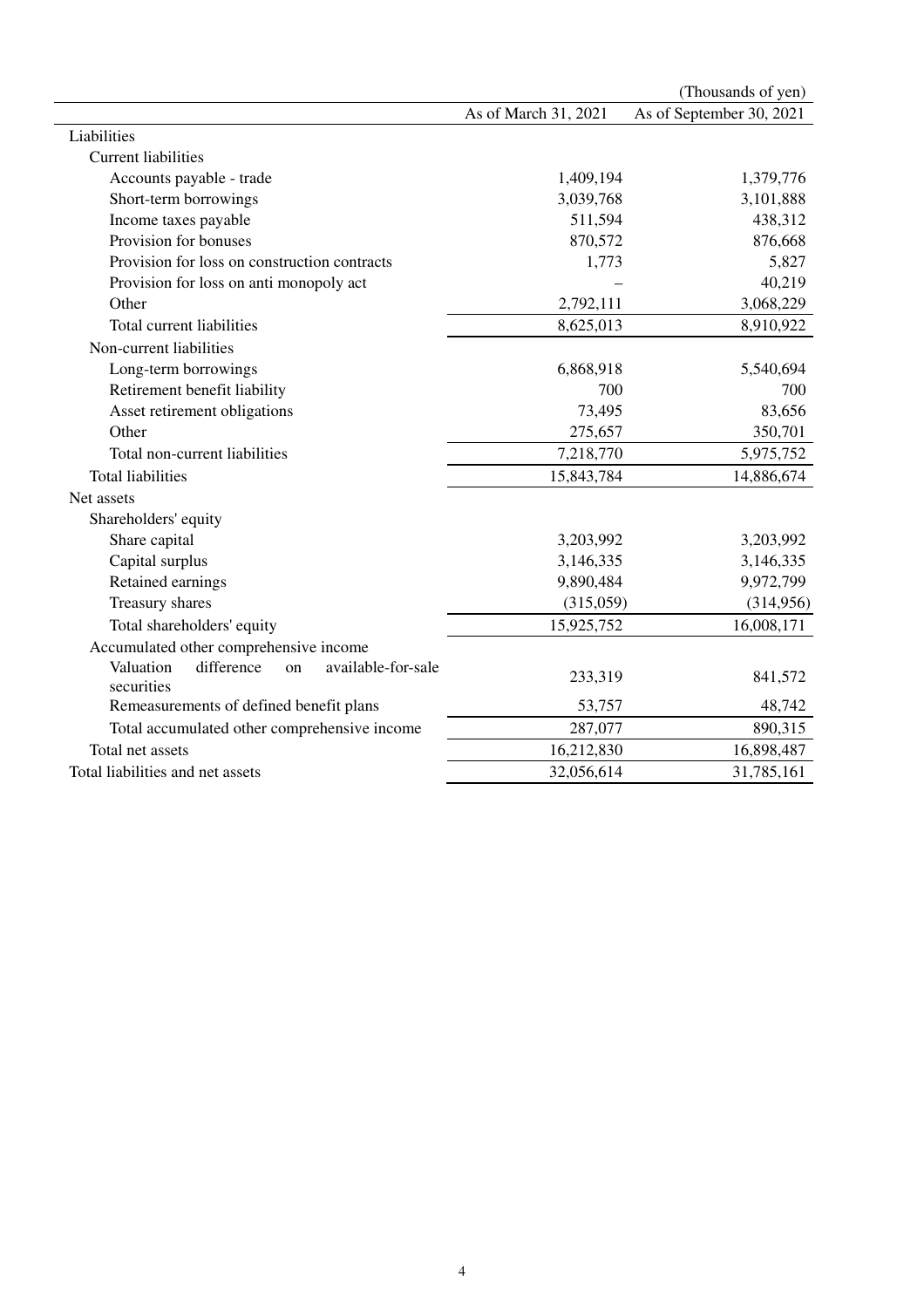## **Consolidated statements of income (cumulative) and consolidated statements of comprehensive income (cumulative)**

**Consolidated statements of income (cumulative)**

|                                                |                          | (Thousands of yen) |
|------------------------------------------------|--------------------------|--------------------|
|                                                | Six months ended         | Six months ended   |
|                                                | September 30, 2020       | September 30, 2021 |
| Net sales                                      | 14,884,778               | 14,935,646         |
| Cost of sales                                  | 11,734,359               | 11,559,060         |
| Gross profit                                   | 3,150,418                | 3,376,585          |
| Selling, general and administrative expenses   | 2,320,700                | 2,389,994          |
| Operating profit                               | 829,718                  | 986,591            |
| Non-operating income                           |                          |                    |
| Interest income                                | 167                      | 166                |
| Dividend income                                | 22,555                   | 25,547             |
| Subsidy income                                 | 29,480                   | 74,563             |
| Gain on investments in investment partnerships |                          | 36,317             |
| Surrender value of insurance policies          | 25,050                   | 216                |
| Other                                          | 6,713                    | 8,692              |
| Total non-operating income                     | 83,967                   | 145,503            |
| Non-operating expenses                         |                          |                    |
| Interest expenses                              | 25,271                   | 23,866             |
| Commission expenses                            | 11,996                   | 11,569             |
| Loss on investments in investment partnerships | 20,843                   |                    |
| Other                                          | 1,091                    | 848                |
| Total non-operating expenses                   | 59,203                   | 36,284             |
| Ordinary profit                                | 854,482                  | 1,095,810          |
| Extraordinary income                           |                          |                    |
| Gain on bargain purchase                       |                          | 28,076             |
| Gain on sale of investment securities          |                          | 4,563              |
| Gain on sale of non-current assets             |                          | 2,945              |
| Total extraordinary income                     | $\overline{\phantom{0}}$ | 35,585             |
| <b>Extraordinary losses</b>                    |                          |                    |
| Provision for loss on anti monopoly act        |                          | 40,219             |
| Loss on retirement of non-current assets       | 8,827                    | 2,824              |
| <b>Special Retirement Payments</b>             | 250,000                  |                    |
| Loss on valuation of investment securities     | 22,616                   |                    |
| <b>Impairment</b> losses                       | 1,089                    |                    |
| Total extraordinary losses                     | 282,533                  | 43,043             |
| Profit before income taxes                     | 571,949                  | 1,088,352          |
| Income taxes                                   | 199,499                  | 373,018            |
| Profit                                         | 372,450                  | 715,333            |
| Profit attributable to owners of parent        | 372,450                  | 715,333            |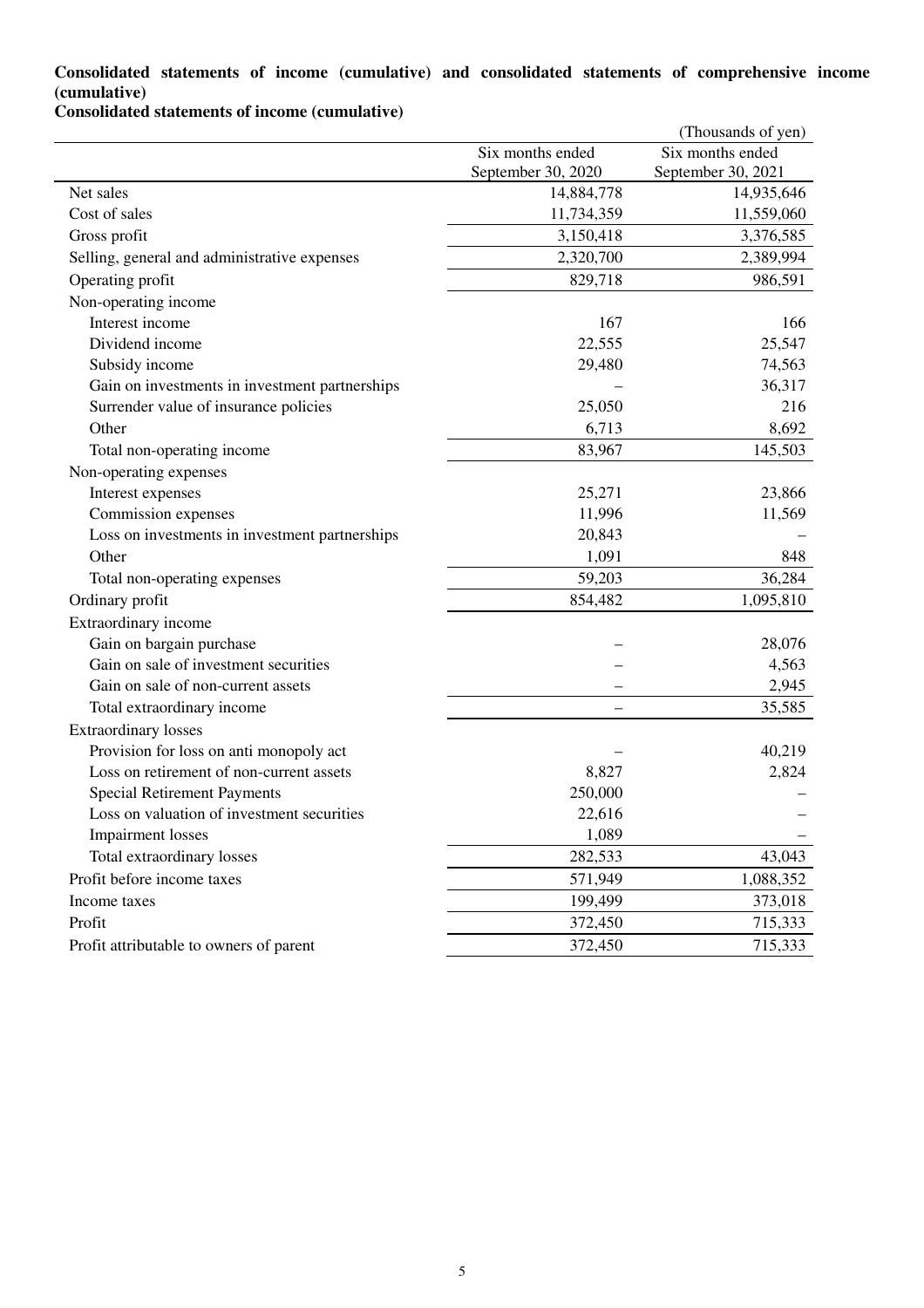# **Consolidated statements of comprehensive income (cumulative)**

|                                                                                |                    | (Thousands of yen) |
|--------------------------------------------------------------------------------|--------------------|--------------------|
|                                                                                | Six months ended   | Six months ended   |
|                                                                                | September 30, 2020 | September 30, 2021 |
| Profit                                                                         | 372,450            | 715,333            |
| Other comprehensive income                                                     |                    |                    |
| Valuation difference on available-for-sale securities                          | 174,154            | 608,253            |
| Remeasurements of defined benefit plans, net of tax                            | 4,449              | (5,015)            |
| Total other comprehensive income                                               | 178,604            | 603,237            |
| Comprehensive income                                                           | 551,054            | 1,318,571          |
| Comprehensive income attributable to                                           |                    |                    |
| Comprehensive income attributable to owners of<br>parent                       | 551.054            | 1,318,571          |
| attributable<br>Comprehensive<br>income<br>to<br>non-<br>controlling interests |                    |                    |